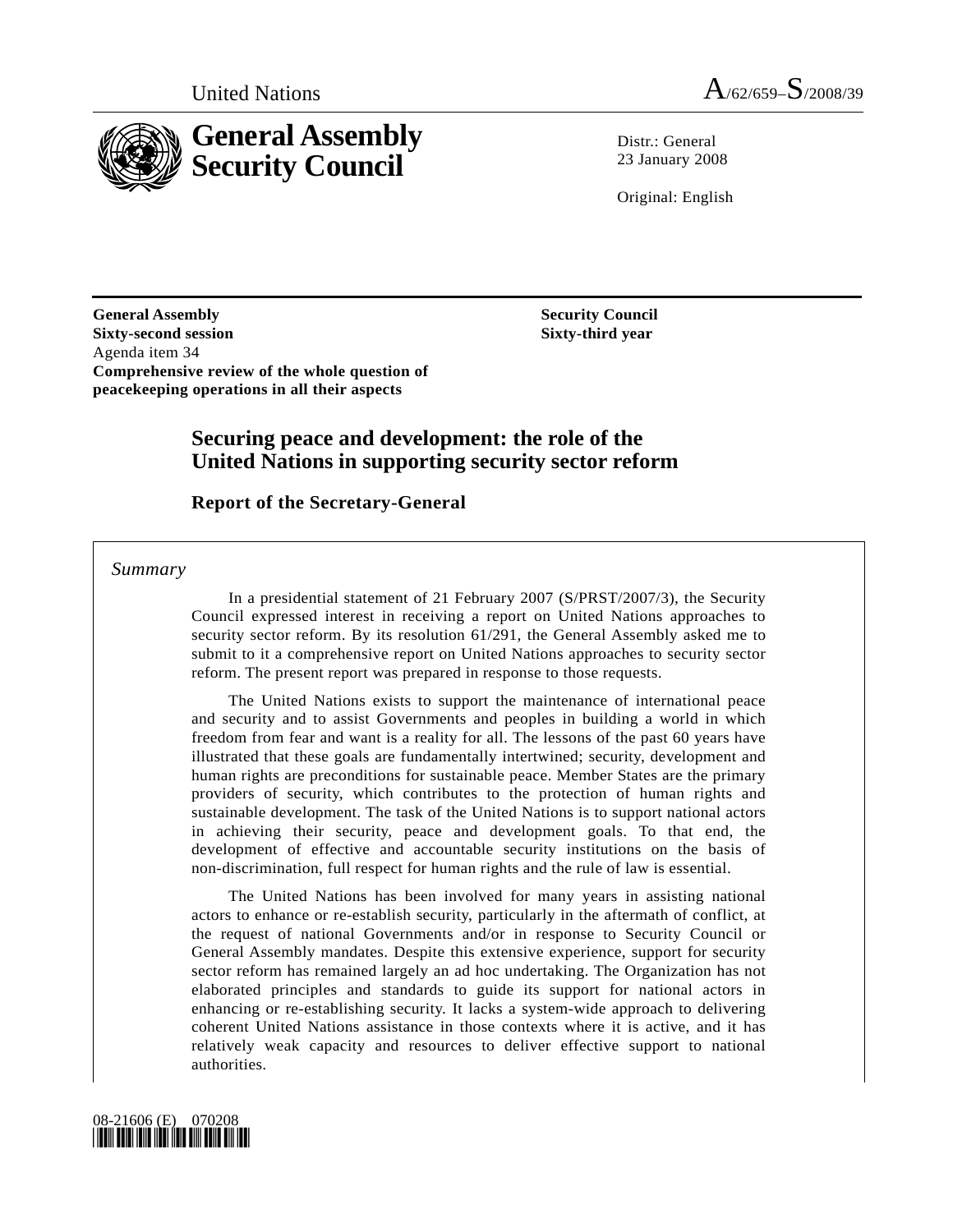A holistic and coherent United Nations approach to security sector reform is vital. Such an approach would provide a basis for a transparent framework for reform and international principles consistent with the Charter of the United Nations and human rights laws and standards. It would facilitate the provision of assistance to national authorities and their international partners engaged in security sector reform, while recognizing that Member States will provide the bulk of assistance in this area. It would also better position the Organization to provide support for national and regional authorities in the facilitation, mobilization and coordination of assistance and resources for security sector reform. Such an approach would increase the effectiveness and efficiency of United Nations efforts in that regard, thereby contributing to the timely withdrawal of United Nations peacekeeping operations, facilitating early recovery from conflict and helping to build the conditions necessary for sustainable peace and development. To that end, it would ensure that personnel in the field received the professional and timely guidance they requested and required.

 Many of the lessons learned from the experience of the United Nations system and Member States in supporting national security sector reform efforts are reviewed in the present report. On this basis, core principles that should guide a United Nations approach to security sector reform are set out. The potential normative roles the United Nations can play in security sector reform are highlighted, including the establishment of international principles and standards as well as policies and guidelines on security sector reform. Where requested or mandated, the Organization can enhance its operational role in security sector reform by helping to establish an enabling environment, supporting needs assessments and strategic planning as well as coordination and specialized resource mobilization, providing technical advice to and building the capacity of security institutions and their oversight mechanisms and supporting national and international partners in monitoring and reviewing progress.

 A number of immediate priorities are recommended for the development of a holistic and coherent United Nations approach to security sector reform, in support of national actors. These include: (a) developing United Nations policies and guidelines; (b) strengthening strategic advisory and specialist capacities; (c) strengthening field capacity for security sector reform; (d) assessing gaps and resource requirements; (e) designating lead entities; (f) enhancing the coordination and delivery of support; (g) building partnerships to provide effective support, expertise and adequate resources to national security sector reform processes; and (h) establishing a United Nations inter-agency security sector reform support unit to deliver on those priorities.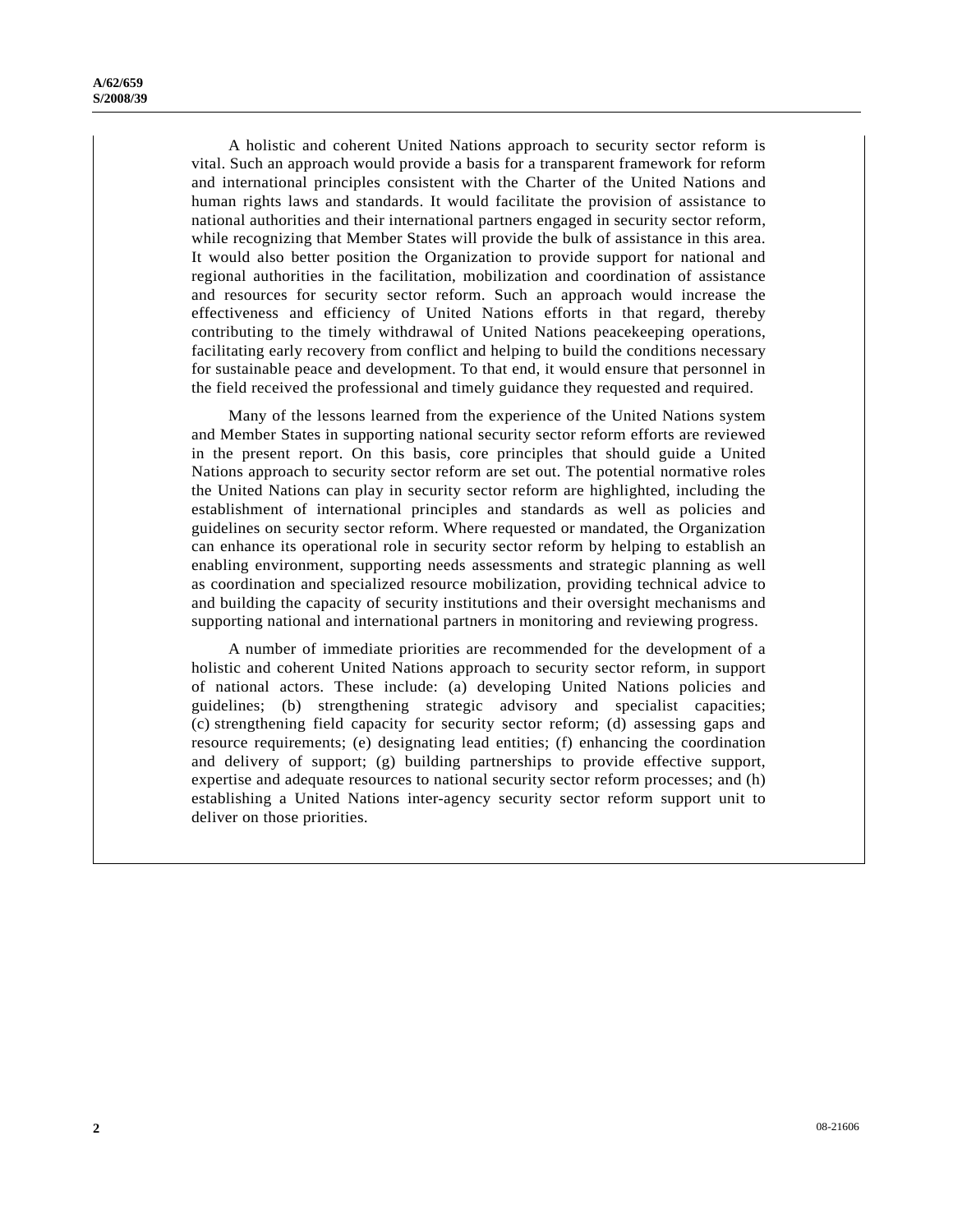### **I. Introduction**

1. Ensuring international peace and security remains a daunting challenge for the United Nations. Despite efforts over the past 60 years, conflict and violence continue to pose a threat to Member States and peoples; freedom from fear and want remain elusive for many. Accordingly, the United Nations continues to search for effective responses to address insecurity based on its Charter. Two related central themes have emerged. The first is that security, human rights and development are interdependent and mutually reinforcing conditions for sustainable peace. The second is the recognition that these fundamental elements can be achieved only within a broad framework of the rule of law.

2. Member States and their organizations remain central providers of security; this is their sovereign right and responsibility. How the United Nations can best support Member States in maintaining and enhancing their capacity to meet this responsibility within a broader framework of the rule of law and respect for human rights has become a core issue for the Organization. In recent years, the United Nations has made significant progress in defining a normative framework and in providing technical assistance in this vital area. Yet, more needs to be done, and the United Nations stands ready to expand its support for Member States and peoples in articulating comprehensive and more sustainable strategies based on national ownership. It is hoped that the present report will contribute to the ongoing efforts within the United Nations system and beyond to strengthen human rights, justice and security.

3. In a presidential statement dated 21 February 2007 (S/PRST/2007/3), the Security Council noted the importance of a professional, effective and accountable security sector for the consolidation of peace and security, in preventing countries from relapsing into conflict and in laying the foundations for sustainable peace. The Council also expressed its interest in receiving a report of the Secretary-General on United Nations approaches to security sector reform. The Special Committee on Peacekeeping Operations (A/61/19 (Part II), para. 144) indicated the need for a holistic and coherent approach to security sector reform within the United Nations system. By its resolution 61/291, the General Assembly endorsed the request of the Special Committee that the Secretary-General submit to it a comprehensive report on the question.

4. The present report is submitted in response to those requests. Section II below contains a description of the evolution of the United Nations approach to security, while in section III the important role that security sector reform plays in contributing to a vision of security based on the rule of law is discussed. In sections IV and V there is a review of the experience of the United Nations system in supporting security sector reform and key lessons that have emerged. In section VI the principles that should guide a United Nations approach to security sector reform are set out, while sections VII and VIII contain specific ways in which the Organization might best be placed to support security sector reform. In section IX the centrality of partnerships is highlighted, and section X concludes with some observations and recommendations.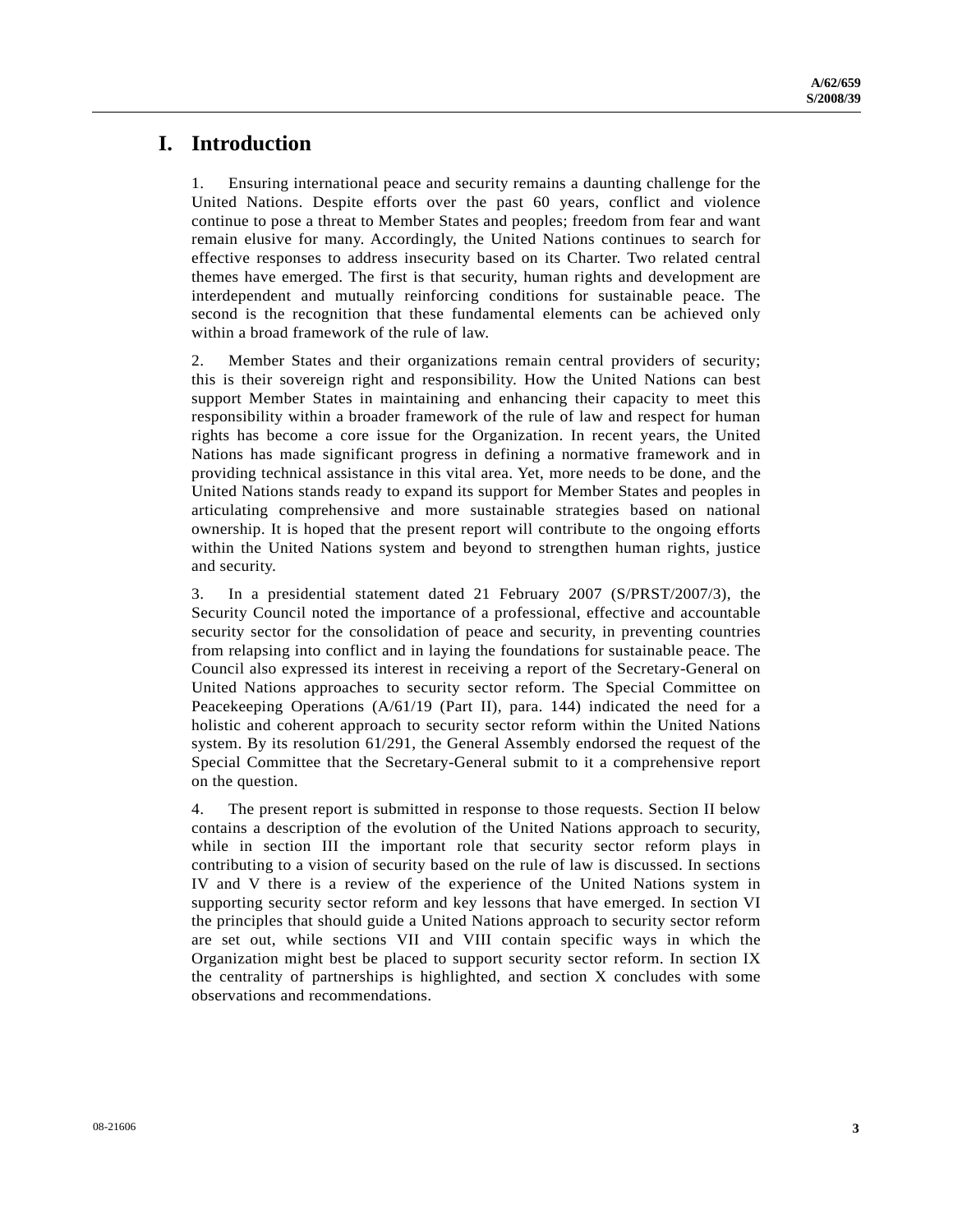# **II. Evolution of the United Nations approach to security**

5. The United Nations has devoted considerable attention to articulating a common understanding of security. The United Nations Millennium Declaration (General Assembly resolution 55/2) captures the principle that lies at the core of this vision: that men and women have the right to live their lives and raise their children in dignity, free from hunger and the fear of violence, oppression or injustice.

6. In preventing and mediating conflict, the Organization has acknowledged the importance of providing support to States and peoples to address the deep-rooted socio-economic, cultural, environmental, institutional and other structural causes that underlie the immediate symptoms of conflict (see A/55/985-S/2001/574 and Corr.1). The importance of addressing root causes has become critical in a world confronted with new and emerging threats. Meeting those challenges requires integrated strategies that incorporate local, national, subregional, regional and international approaches as well as attention to the social, economic and governance dimensions of each specific context.

7. A broader understanding of security has led to the strengthening of the collective commitment of the United Nations to protect civilians and those most vulnerable to violence on the basis of the rule of law. It has also highlighted the need for greater emphasis on international humanitarian, criminal, refugee and human rights law, as well as the incorporation of human rights dimensions in all United Nations activities. In its resolution 1325 (2000) on women, peace and security, the Security Council underscored that armed conflict has specific impacts on women and girls. Effective responses to violence and insecurity must be based on a recognition of those differences. Addressing the specific needs of women, minorities, indigenous peoples and other socially excluded groups in society requires the inclusion of their perspectives in the design and delivery of security.

8. In post-conflict contexts, the United Nations has emphasized the significance of a comprehensive approach to security for sustainable peace. The report of the Panel on United Nations Peace Operations (A/55/305-S/2000/809, known as the Brahimi report) stressed that the effective protection of civilians and assistance in post-conflict environments requires a coordinated strategy that goes beyond the political or military aspects of a conflict. The Panel drew attention to the need for efforts to support national actors and called for new approaches that would bring together judicial, penal, human rights and policing experts. The report also underlined how activities undertaken early in a transition process, such as disarmament and demobilization, can have a significant impact on longer-term peace and security and must be linked, therefore, to longer term development processes.

9. Efforts to plan and implement an integrated United Nations approach have also given the Organization a better appreciation of the significance of security for early social and economic recovery. Post-conflict contexts are often seen as too precarious and unregulated to attract the investment necessary to stimulate recovery. The increased violence and crime that can flourish in fragile contexts raises further obstacles. Recent reports by the United Nations Development Programme (UNDP)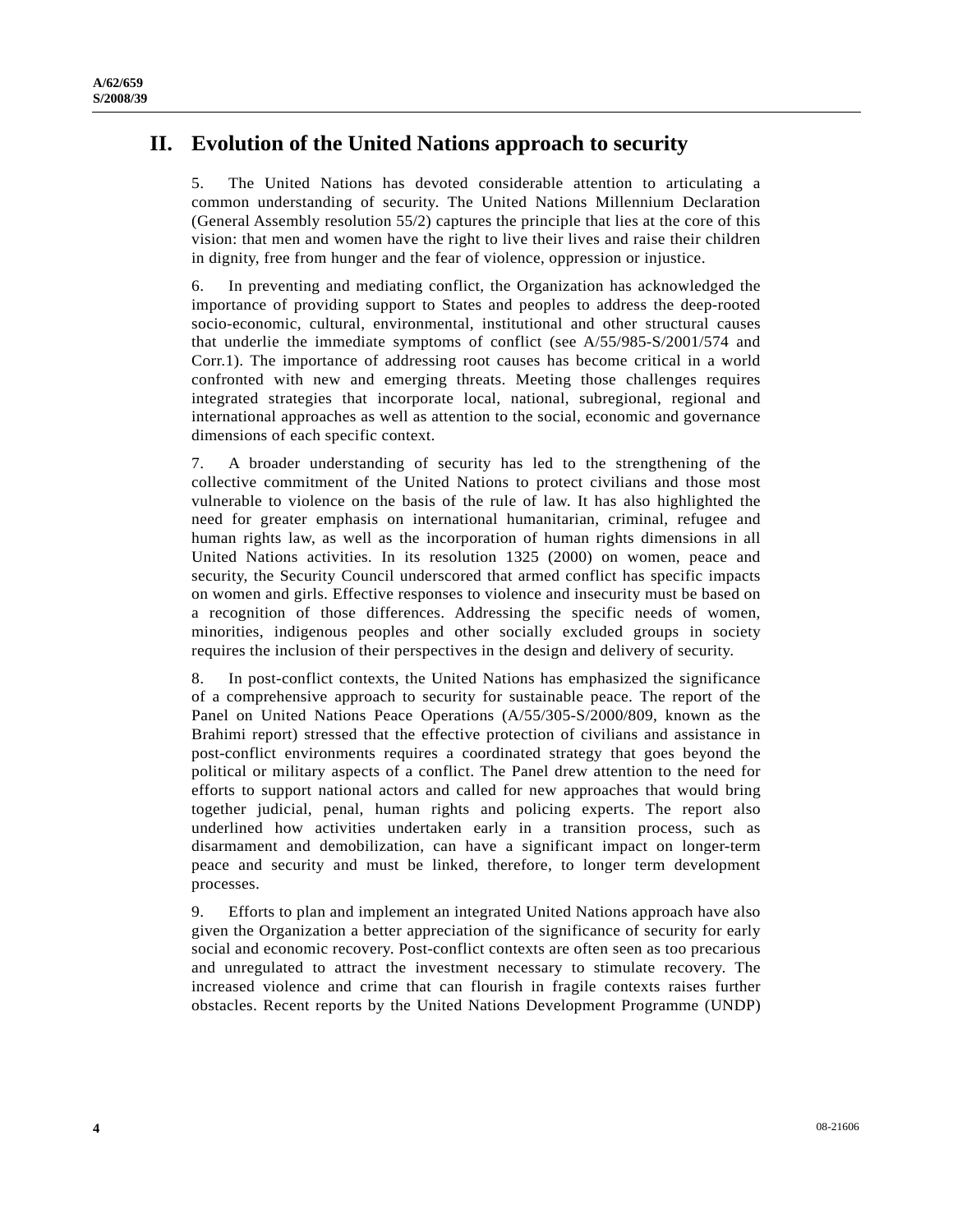and Oxfam International have pointed to the significant negative impact that prolonged insecurity can have on national economic growth.[1](#page-4-0)

10. The early establishment of structures and mechanisms to protect and regulate public administration and the economy can be a crucial confidence-building step.[2](#page-4-1) Existing inter-agency mechanisms help to ensure that security considerations are addressed at early stages. In addition, the Peacebuilding Commission has a vital role to play in facilitating support for national strategies to consolidate and sustain peace.

11. Longer-term development demands a sufficient degree of security to facilitate poverty reduction and economic growth. The World Bank's seminal study, *Voices of the Poor*,<sup>3</sup> has noted that physical insecurity is a central concern of poor populations around the world. Security forces that are untrained, ill-equipped, mismanaged and irregularly paid are often part of the problem, and perpetrate serious violations of human rights.

12. These findings indicate that effective and accountable security institutions are essential for sustainable peace and development, and must be at the heart of the United Nations approach to security. As described in the report of the Secretary-General on the rule of law and transitional justice (S/2004/616), the rule of law is a principle of governance in which all persons, institutions and entities, including the State, are accountable to laws that are publicly promulgated, equally enforced and independently adjudicated and that are consistent with international human rights norms and standards. States and societies with the capacity, commitment and legitimacy to contribute on this basis are the cornerstones of the United Nations. The role of the Organization is to provide support to national actors in realizing that goal and to assist in the development of effective and accountable security institutions. This is the suggested basis for United Nations engagement in what is commonly described as security sector reform.

### **III. Security sector reform: scope and content**

13. While the meaning of the term is still evolving, "security sector reform" is widely used in General Assembly and Security Council documents. I hope that the present discussion will help to capture the complexity of security sector reform and its linkages to various areas of United Nations activity.

14. "Security sector" is a broad term often used to describe the structures, institutions and personnel responsible for the management, provision and oversight of security in a country. It is generally accepted that the security sector includes defence, law enforcement, corrections, intelligence services and institutions

<span id="page-4-0"></span>**\_\_\_\_\_\_\_\_\_\_\_\_\_\_\_\_\_\_** 

NB: These titles appear to be in Spanish only. 1 Studies by UNDP estimate that the cost of violence and crime in El Salvador (¿*Cuánto cuesta la violencia en El Salvador*?, 2005) and Guatemala (*El costo económico de la violencia en Guatemala*, 2006) is the equivalent of 10 to 12 per cent of the gross national income. Oxfam International estimates that the cost of conflict on African economies has been as much as \$18 billion annually.

<span id="page-4-1"></span><sup>2</sup> Paul Collier, Anke Hoeffler and Måns Söderbom, "Post-Conflict Risks" (17 August 2006), Centre for the Study of African Economies Working Paper Series, paper 256.

<span id="page-4-2"></span><sup>3</sup> Deepa, Narayan, Robert Chambers, Meera K. Shah and Patti Petesch, *Voices of the Poor: Crying Out for Change* (New York: Oxford University Press, 2000).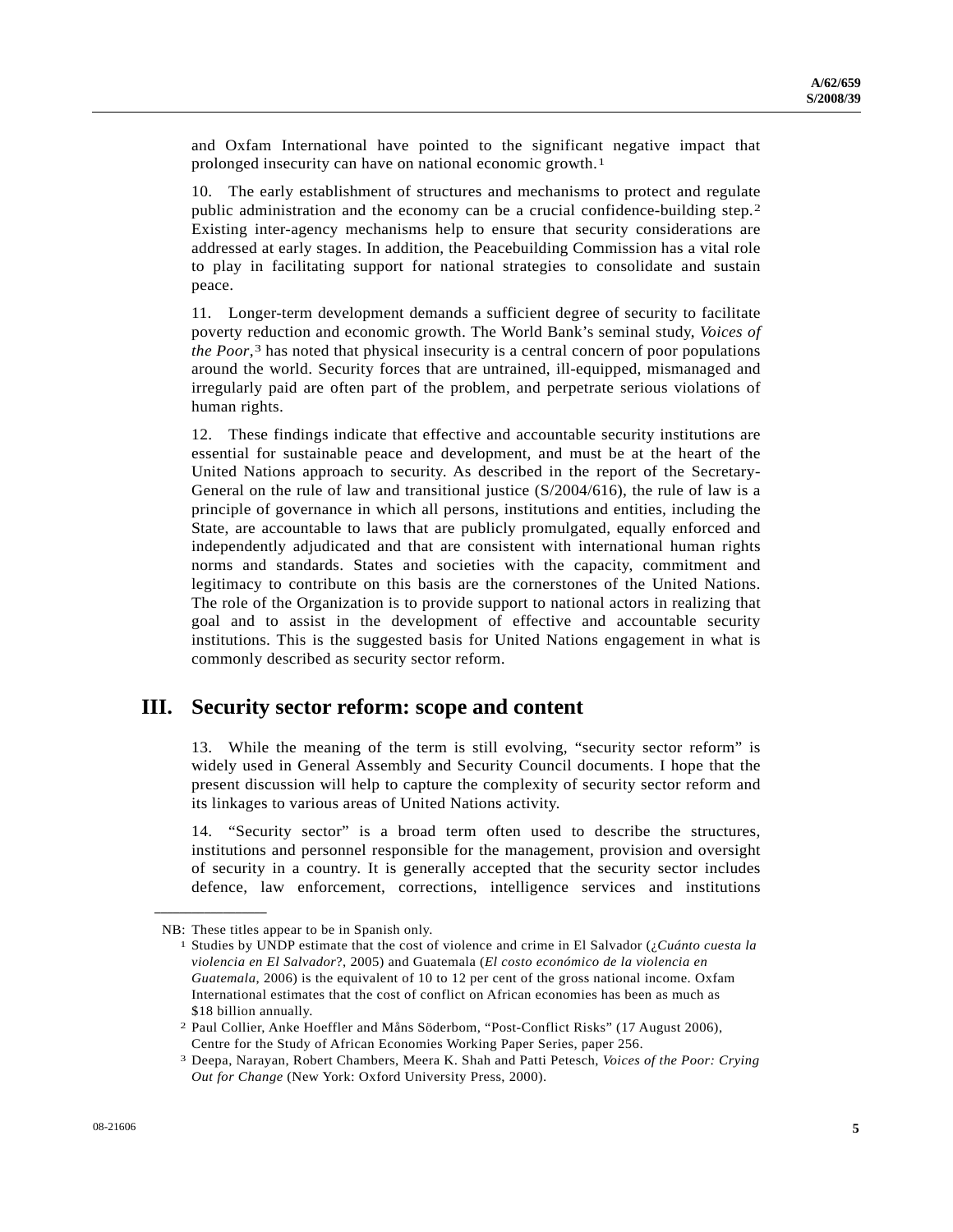responsible for border management, customs and civil emergencies. Elements of the judicial sector responsible for the adjudication of cases of alleged criminal conduct and misuse of force are, in many instances, also included. Furthermore, the security sector includes actors that play a role in managing and overseeing the design and implementation of security, such as ministries, legislative bodies and civil society groups. Other non-State actors that could be considered part of the security sector include customary or informal authorities and private security services.

15. States and societies define and pursue security according to their particular contexts, histories, cultures and needs. No single model of a security sector exists. Effective and accountable security sectors, however, have a number of common features:

 (a) A legal and/or constitutional framework providing for the legitimate and accountable use of force in accordance with universally accepted human rights norms and standards, including sanctioning mechanisms for the use of force and setting out the roles and responsibilities of different actors;

 (b) An institutionalized system of governance and management: mechanisms for the direction and oversight of security provided by authorities and institutions, including systems for financial management and review as well as the protection of human rights;

 (c) Capacities: structures, personnel, equipment and resources to provide effective security;

 (d) Mechanisms for interaction among security actors: establishing transparent modalities for coordination and cooperation among different actors, based on their respective constitutional/legal roles and responsibilities;

 (e) Culture of service: promoting unity, integrity, discipline, impartiality and respect for human rights among security actors and shaping the manner in which they carry out their duties.

16. Security sectors evolve in response to changing needs and conditions. In some national contexts, this is an ongoing process that may take place according to established timelines or practices, such as periodic national security reviews. In other situations change, sometimes radical change, may be driven in response to a conflict or crisis that threatens the protection and security of people or exposes shortcomings in existing arrangements.

17. Security sector reform describes a process of assessment, review and implementation as well as monitoring and evaluation led by national authorities that has as its goal the enhancement of effective and accountable security for the State and its peoples without discrimination and with full respect for human rights and the rule of law. As the Security Council noted, security sector reform "should be a nationally owned process that is rooted in the particular needs and conditions of the country in question" (S/PRST/2007/3).

18. For the United Nations, the importance of security sector reform is that it demonstrates that security goes beyond traditional military elements and involves a much wider range of national and international institutions and actors. It also highlights the need for security arrangements that take into account the linkages between the different actors. Equally, security sector reform underscores that effectiveness, accountability and democratic governance are mutually reinforcing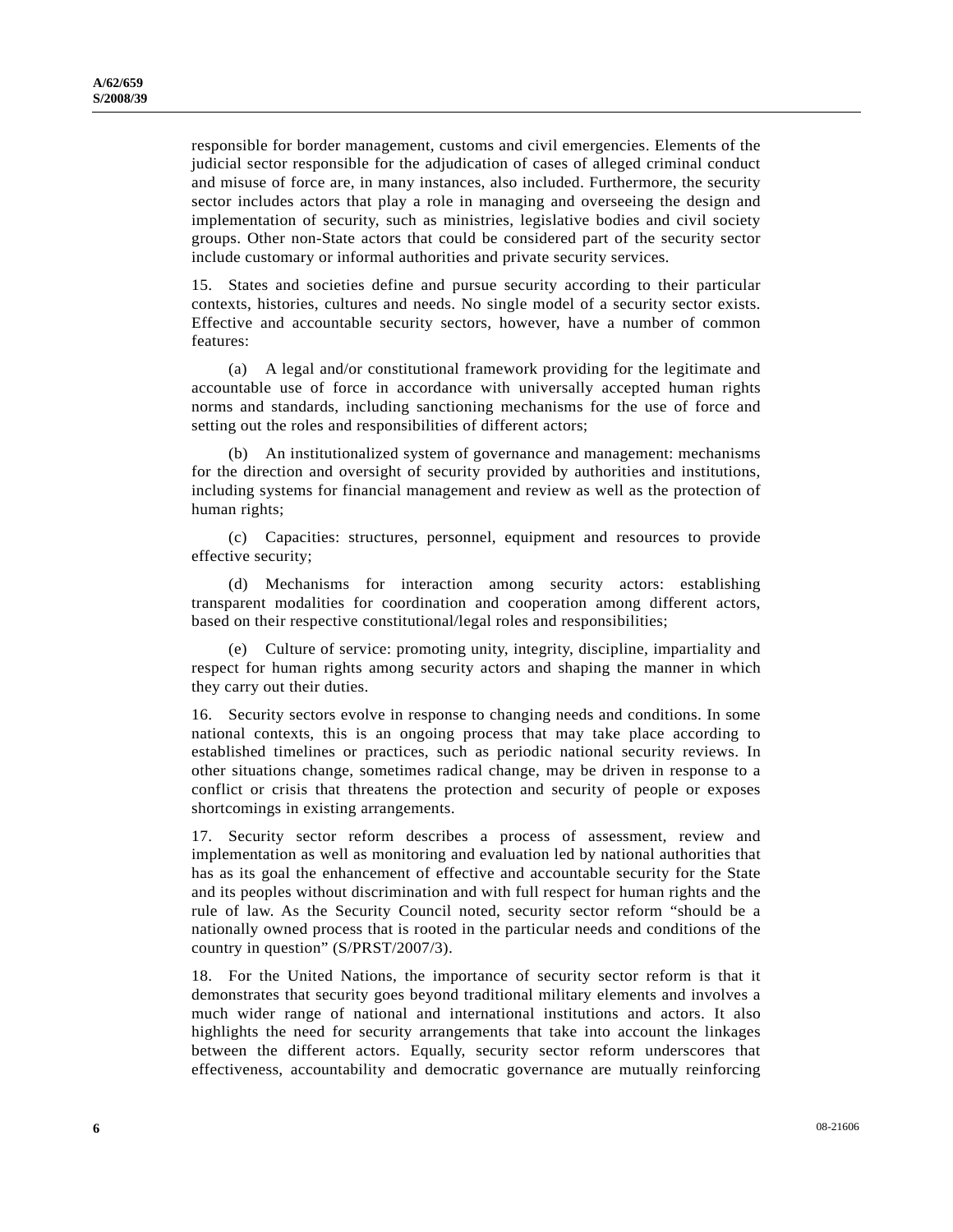elements of security. Thus, security sector reform offers a framework to assist national actors, the United Nations and other international partners in implementing a shared vision of security.

# **IV. United Nations experience in supporting security sector reform**

19. Although the United Nations has taken only initial steps in developing a coordinated approach to security sector reform, it has been involved in assisting national actors to maintain and enhance security for many years. A range of United Nations departments, offices, funds and programmes have provided a diverse array of support at the request of national Governments or the Security Council. These include the Department of Political Affairs, the Department of Peacekeeping Operations, the Office of the United Nations High Commissioner for Human Rights (OHCHR), the Peacebuilding Support Office, UNDP, the United Nations Development Fund for Women (UNIFEM) and the United Nations Office on Drugs and Crime (UNODC), among many others.

20. In the course of this work, different parts of the United Nations system have developed specific expertise and capacity. The Department of Political Affairs has focused on security sector reform in peacemaking processes and in the context of offices or missions led by the Department of Political Affairs, while the Department of Peacekeeping Operations concentrates on support for defence, police, corrections and, in a peacekeeping context, legal and judicial institutions. OHCHR addresses the reform of human rights institutions and capacity-building for security actors, and UNDP has expertise in supporting institutional development in the areas of justice and security, as well as in legislative and civil society oversight. UNODC has proven strengths in supporting the enhancement of crime prevention capacity, while UNIFEM brings knowledge and expertise on the gender dimensions of security sector reform. In some cases, these specialist support activities are implemented as part of a larger national security sector reform effort and in coordination with other international partners. To date, however, they do not form part of a coordinated United Nations approach at the country or Headquarters level.

21. The experience of the United Nations in mediating peace agreements has demonstrated the importance of addressing security issues at the outset. Early arrangements, for example with regard to the composition and roles of security forces, can have a significant impact on peace implementation. Failure to address the requirements of effective and accountable security can sow the seeds for future conflict, as earlier peace processes in Sierra Leone demonstrated, or lead to large, economically unsustainable security forces, as Uganda has addressed. Failure to take into account the security needs of marginalized and socially excluded groups, such as women and children, can create new security problems, as alarmingly high rates of sexual violence in the eastern part of the Democratic Republic of the Congo demonstrate.

22. The Department of Political Affairs has assisted parties in El Salvador and Guatemala in including provisions on the roles and responsibilities of the security forces in their respective peace agreements. More recently, the Department has encouraged parties in Nepal to address security sector issues in their peace process: the Comprehensive Peace Agreement of November 2006 includes commitments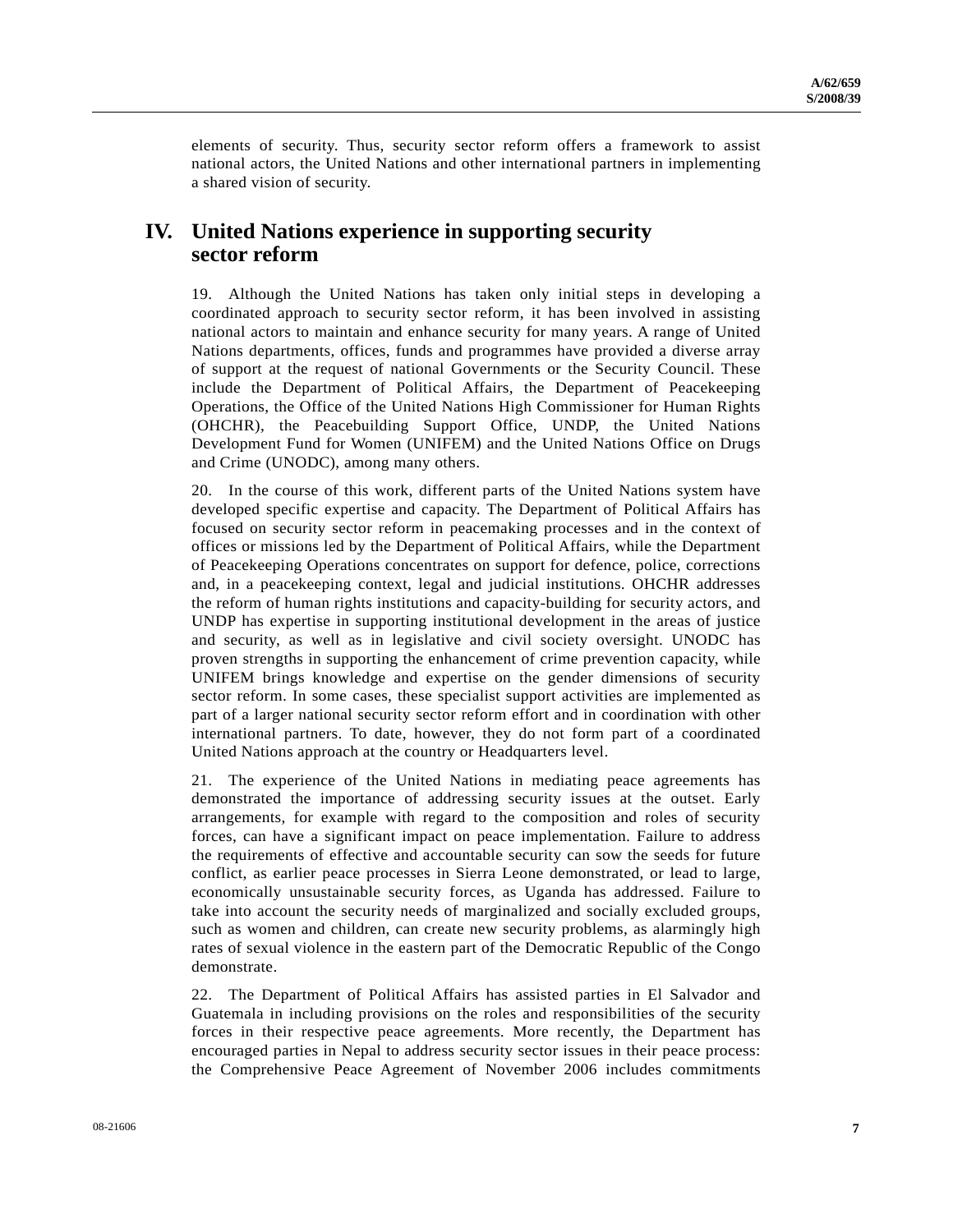towards the integration of Maoist army combatants and the democratization of the Nepal Army, processes that have yet to begin.

23. United Nations peacekeeping operations typically encounter situations in which the capacity of national actors to provide security is severely weakened, if not absent altogether, yet in which security needs are massive and urgent. In exceptional circumstances, United Nations peace operations have been mandated to temporarily replace national authorities, providing security and creating an enabling environment for the establishment of indigenous institutions and capacity. In most cases, however, the role of the Department of Peacekeeping Operations includes assisting national authorities in restoring and reforming their security arrangements. As early as 1989, the United Nations was given the task of supporting Namibia in the development of preliminary structures for post-transition armed forces. In Angola, Mozambique and Rwanda in the 1990s, peacekeeping mandates included supporting the integration, reform and training of armed forces and involved the United Nations working with bilateral donors in coordination and delivery.

24. In implementing the recommendations of the Brahimi report to comprehensively address the criminal justice system in the development of law enforcement capacity, the United Nations has made significant strides in supporting judicial and prison reform and administration in post-conflict and peacebuilding contexts. In Burundi and the Democratic Republic of the Congo, this also includes capacity-building in the area of military justice. Meanwhile, the provision of support for the development of national policing institutions has been a central feature of almost every peacekeeping operation in recent years. Since 1991, peacekeeping operations have had the task of assisting national authorities in establishing new policing institutions or in building the capacity and integrity of existing structures in 25 countries. Today more than 11,000 United Nations police officers are deployed in 18 peace operations, and progress has been made in developing policies to improve the delivery of United Nations support in that area. Similarly, considerable work is being undertaken to address corrections reform.

25. UNDP plays an active role in crisis and post-conflict situations and supports the implementation of capacity-development programmes tailored to put in place foundations for recovery and development. UNDP assistance entails both justice and security and is geared towards long-term development and sustainability. At the request of Governments, UNDP emphasizes the protection of civilians, access to justice and the rule of law and democratic governance in recovery and peacebuilding environments. For example, in Haiti, Kosovo (Serbia) and Timor-Leste, UNDP assists line ministries, the police and the judiciary in designing and implementing policies to develop managerial and oversight capacity and implement institutional reforms. In Somalia and the Sudan, comprehensive rule-of-law programmes are implemented to develop the capacity of judiciary, justice and law enforcement institutions, while also empowering communities to seek access to justice.

26. The need to provide support for security sector reform as part of a more comprehensive approach is reflected in mission mandates. Since 2002, when the Security Council first recognized the need to undertake security sector reform activities in Sierra Leone, a growing number of peace operations have been given the task of assisting in security sector reform as part of or in addition to their support for law enforcement, justice and corrections reform. In Timor-Leste, the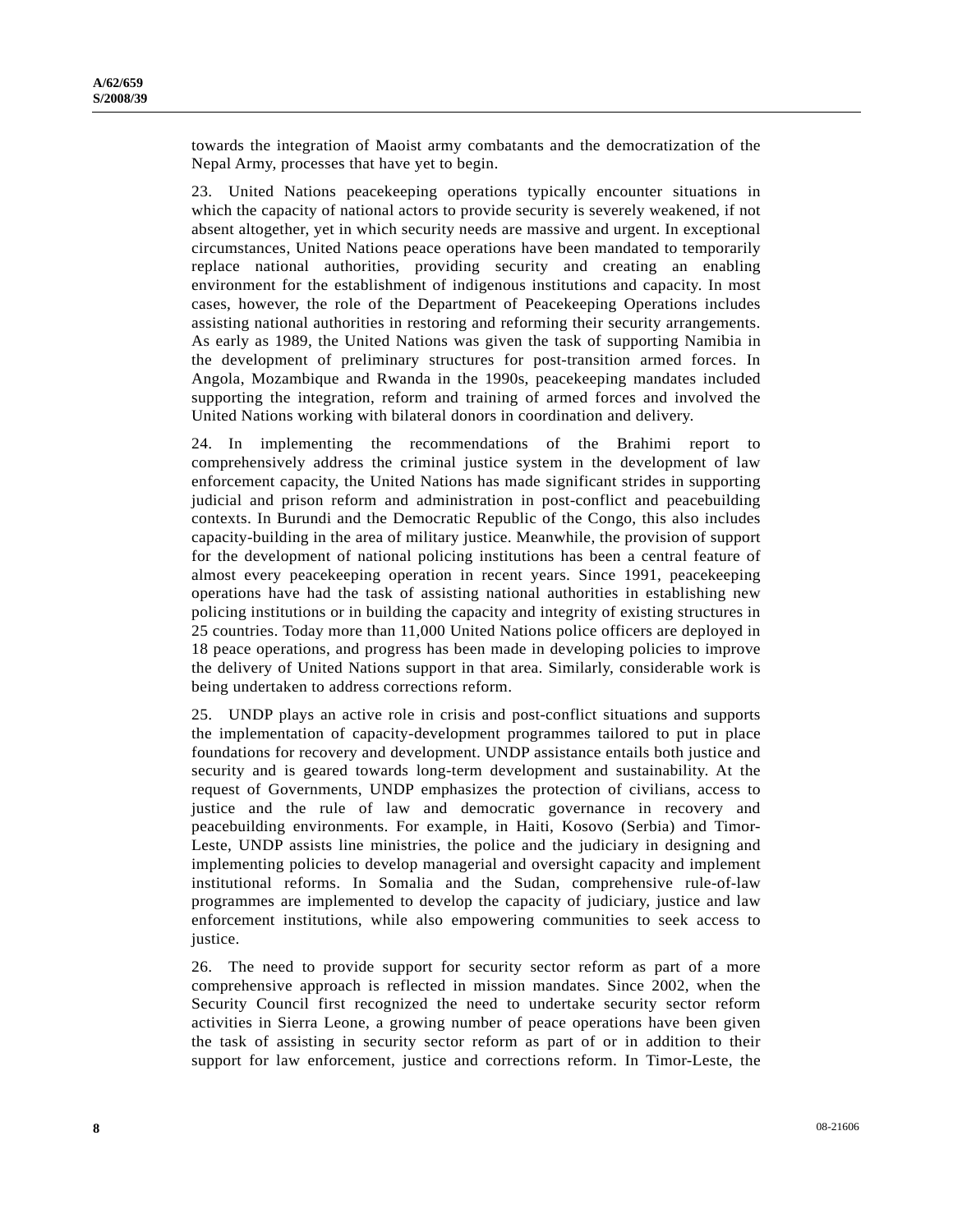Organization has been mandated to assist the Government to conduct comprehensive reviews of the future role and needs of the security sector. In Côte d'Ivoire, the Democratic Republic of the Congo and Liberia, the United Nations has been explicitly requested to help Governments in the area of security sector reform.

27. Experience has also highlighted the long-term nature of security sector reform. In many contexts, it is only after basic stability has been achieved, including the completion of disarmament and demobilization, the return of refugees, the completion of emergency humanitarian operations or the election of a national Government, that substantial political attention and resources can be directed to security sector reform. Following the engagement of peacekeeping operations, the Peacebuilding Commission can help to ensure sustained international support through the development of integrated peacebuilding strategies. United Nations funds, agencies and programmes, meanwhile, can support the capacity-building necessary for a sustainable transition.

28. In development contexts, an inefficient and unaccountable security sector can be a major obstacle to democratic governance and can undermine the implementation of poverty-reduction strategies. UNDP works with national and local authorities in countries such as Bangladesh, Brazil, Croatia, Guatemala, Nicaragua and Paraguay to strengthen governance of the security sector and reduce crime and violence, thereby helping to create an enabling environment for economic development. UNDP also supports civil society, the media and parliaments in Latin America and Central Asia in contributing to national debates on security issues and in developing oversight capacity.

29. Other United Nations actors, such as UNODC, provide specialist technical assistance to law enforcement officials to combat the trafficking of drugs, people and firearms that can threaten security and social development. In Guinea-Bissau, UNODC is supporting national law enforcement capacity-building in border control and the detection of illicit consignments. In Guatemala, the Department of Political Affairs is supporting the establishment of an International Commission against Impunity to investigate and prosecute illegal armed groups. OHCHR delivers human rights training to defence and law enforcement officials as part of the human rights component of integrated United Nations peace operations. In all other contexts, OHCHR is working with the military, police, prisons, courts, prosecutors, legislators and civil society and is involved in supporting rule-of-law reform and development in dozens of countries in Africa, the Middle East, Asia, Latin America and Eastern Europe. UNIFEM works with police forces in Rwanda, Kosovo (Serbia) and the Sudan to develop national capacity to respond to gender-based violence and is making a substantive United Nations-wide contribution to promoting gendersensitive institutional reforms in the area of security.

30. The United Nations is one of many actors involved in supporting security sector reform. Member States that have first-hand experience in the provision of effective security have significant knowledge, expertise and resources. Many Member States have provided assistance to other national security sector reform processes. In post-conflict Sierra Leone, for example, the United Kingdom of Great Britain and Northern Ireland, together with the United Nations and other international partners, is providing sustained financial and technical support to national authorities in designing and implementing security sector reform. An indication of the success of this long-term and consultative partnership with national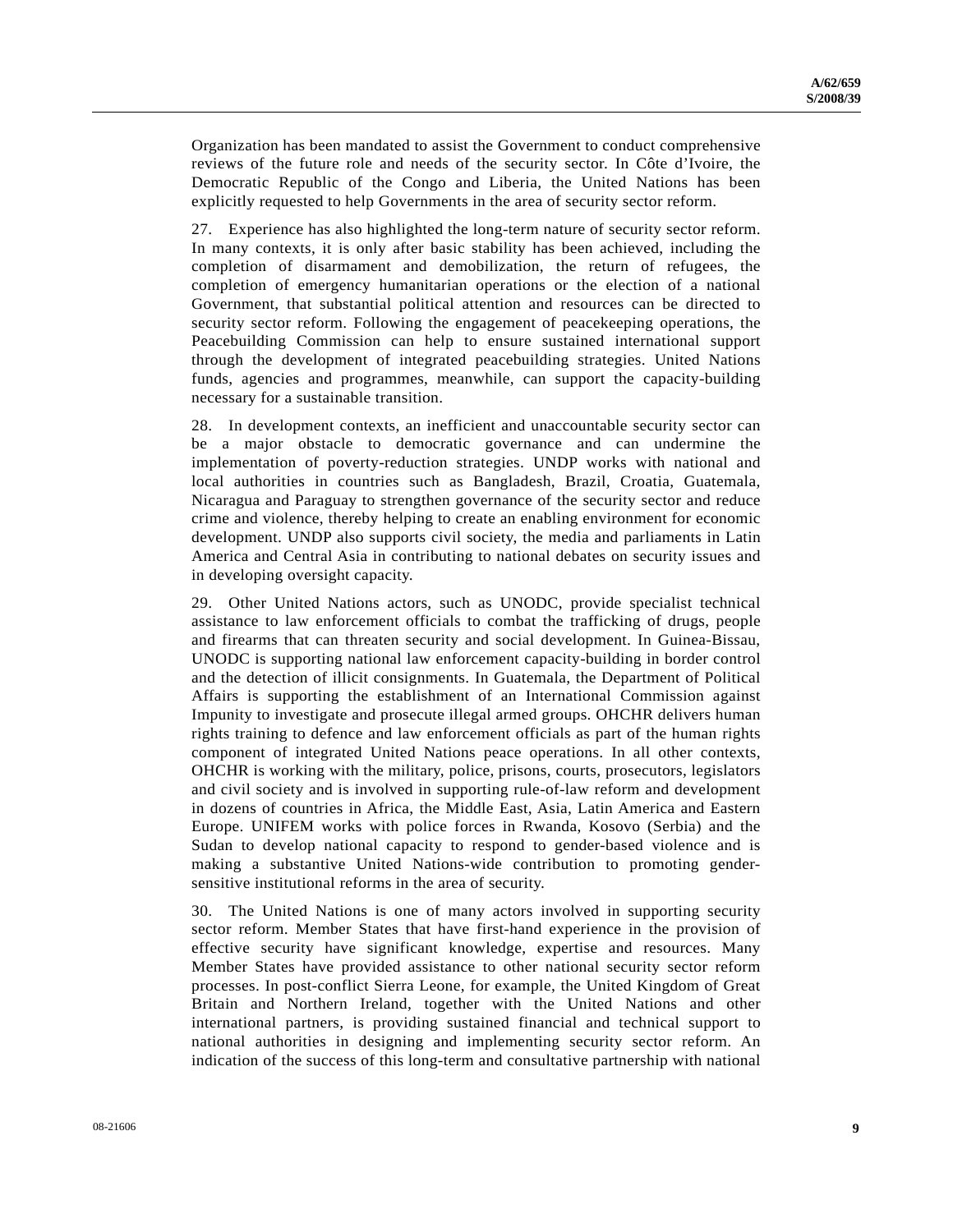authorities was the peaceful holding of the second post-conflict national elections in Sierra Leone in 2007.

31. Member States that have themselves undertaken security sector reform processes can play a valuable role. Angola, South Africa and others are providing assistance to the Democratic Republic of the Congo in several areas of security sector reform. Egypt, Rwanda, South Africa and others are providing support for the training of military officers in Burundi. Latin American States have been leaders in the development of violence-prevention initiatives and have cooperated in transferring knowledge and supporting training, including in Haiti. Central and South-Eastern European countries are working together on the basis of shared experiences in efforts to reduce violence and combat organized crime.

32. Other bilateral partners are also engaged. For example in Liberia, the United States of America, together with regional and other partners, is providing support to the Government in developing overall security sector reform strategies and providing substantial assistance in the establishment of a new Liberian army. France, for example, is contributing to border control training in Lebanon. Australia is leading efforts in the South Pacific region to assist the Government of Solomon Islands in restoring law and order and creating conditions conducive to stability and development. In Afghanistan, a range of bilateral and multilateral actors are providing assistance in security sector reform and other areas according to agreed divisions of labour.

33. Regional and subregional organizations are also engaged and often provide insights on critical local issues that can impact security sector reform. The African Union is developing normative standards for security sector reform activities, in particular in its post-conflict reconstruction and development framework. The Economic Community of West African States (ECOWAS) is establishing guidelines on security sector reform and is working with national authorities and international partners in Côte d'Ivoire, Liberia and Sierra Leone. The European Union has established principles for the provision of support for security sector reform and is providing operational support to prospective members as well as through missions to partners outside the European Union. The Development Assistance Committee of the Organization for Economic Cooperation and Development has formulated comprehensive guidelines on security system reform and governance and has produced a handbook to guide their implementation. The World Bank has recently carried out public expenditure reviews of the security sector in Afghanistan and the Central African Republic, at the request of national authorities, to help identify and manage sustainable resource expenditure on security sector reform; similar reviews are under consideration for other countries. The North Atlantic Treaty Organization provides advice and assistance on defence reform and related security sector reform issues to its member and partner States.

34. Altogether, international experience illustrates the need for a broad range of expertise and resources in security sector reform and the potential involvement of many different actors. This diverse experience contributes to the collective knowledge and understanding of security sector reform and demonstrates the value of a well-coordinated, integrated approach.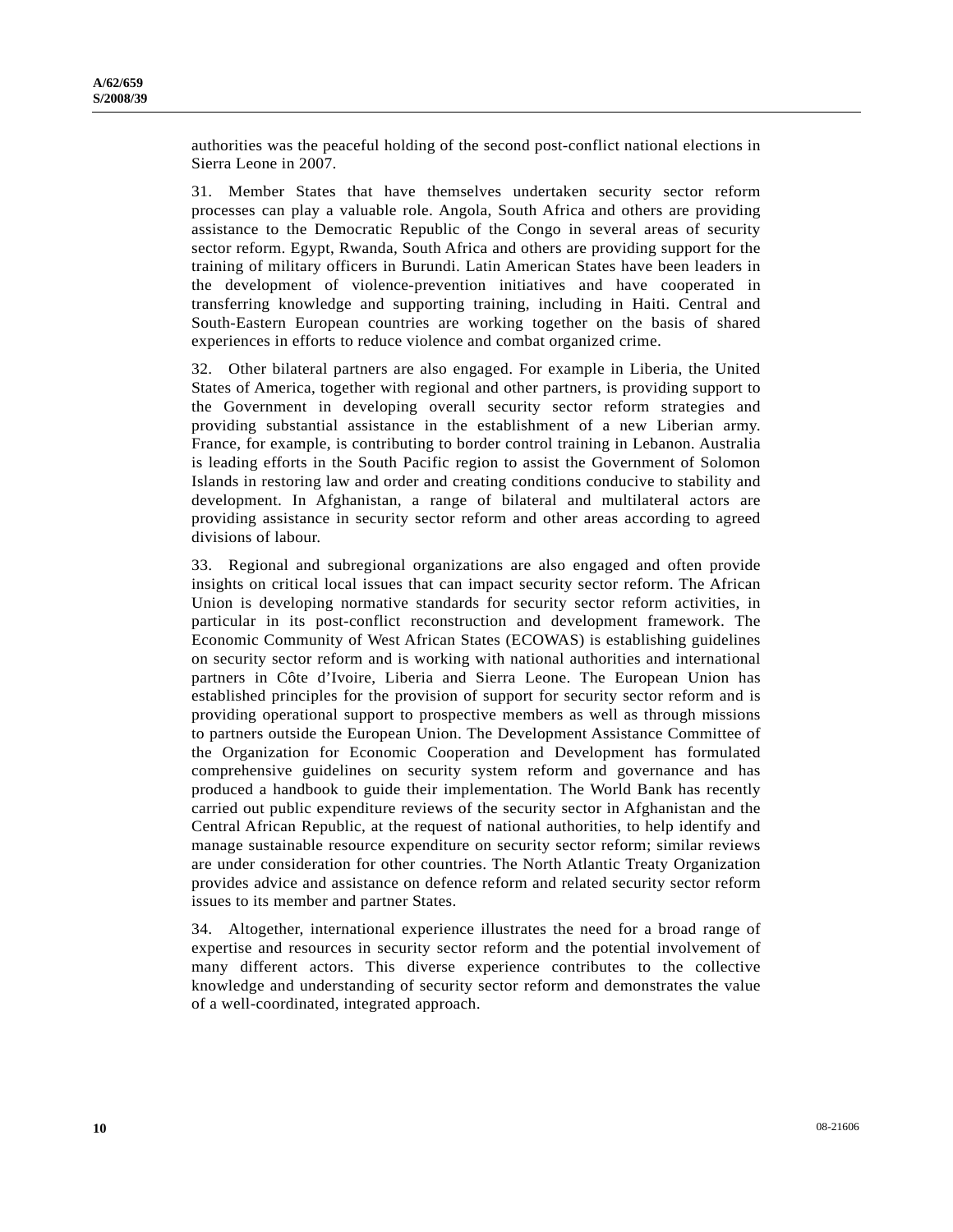# **V. Lessons from United Nations engagement in security sector reform**

35. The most fundamental lesson for the United Nations is that security is a precondition for sustainable peace, development and human rights. The withdrawal of international peace operations and the success of what is often a substantial international investment are contingent upon the extent to which national institutions in post-conflict countries can establish sustainable peace and development on the basis of human rights. The consequences of failures in building these institutional capacities have been demonstrated in repeated peace operations in Haiti, Liberia and Timor-Leste. This is one of the reasons United Nations peacekeeping operations have increasingly emphasized the need to establish effective and accountable security sectors.

36. A second key lesson is that the transformation of the security sector is inherently linked to national goals and relationships between different institutions and groups within a country. Security sector reform is, therefore, a highly political process that must be placed in its specific national and regional context. Effective support by outside actors also requires knowledge and sensitivity. Equally, successful reform of the security sector needs political commitment, basic consensus and coordination among national actors. Broad national consultation lies at the heart of national ownership. Ultimately, however, security sector reform can succeed only if it is a nationally led and inclusive process in which national and local authorities, parliaments and civil society, including traditional leaders, women's groups and others, are actively engaged.

37. Third, the integration of a gender perspective in security sector reform is inherent to an inclusive and socially responsive approach to security. Gendersensitive security sector reform is key to developing security sector institutions that are non-discriminatory, representative of the population and capable of effectively responding to the specific security needs of diverse groups.

38. Fourth, as a national process, security sector reform cannot be isolated from other national strategies and priorities. In Afghanistan, Liberia and Sierra-Leone, security sector reform has been included in national reform agendas and reflected in poverty reduction strategies and development programmes. As a matter of principle, Member States are encouraged to formulate security sector reform in a comprehensive way that is linked to their broad national reform agendas. Any such effort must begin with a thorough and broadly inclusive assessment of national security needs.

39. A fifth basic lesson is that the reform of the security sector must proceed from a clear and realistic consideration of what is financially, operationally and logistically viable. Failure to incorporate the expertise of national economic actors, such as ministries of finance and economy and parliaments, in needs assessment and planning can result in the establishment of capacities that may become unsustainable over the longer term.

40. Sixth, issues of infrastructure, training and equipment need to be addressed as part of the reform process. Demand for increased operational capacity is particularly pressing in fragile and post-conflict environments. Bilateral and regional partners must be prepared to devote resources to capacity development and, to that end, look at how resources for substantial security sector reform efforts can be provided.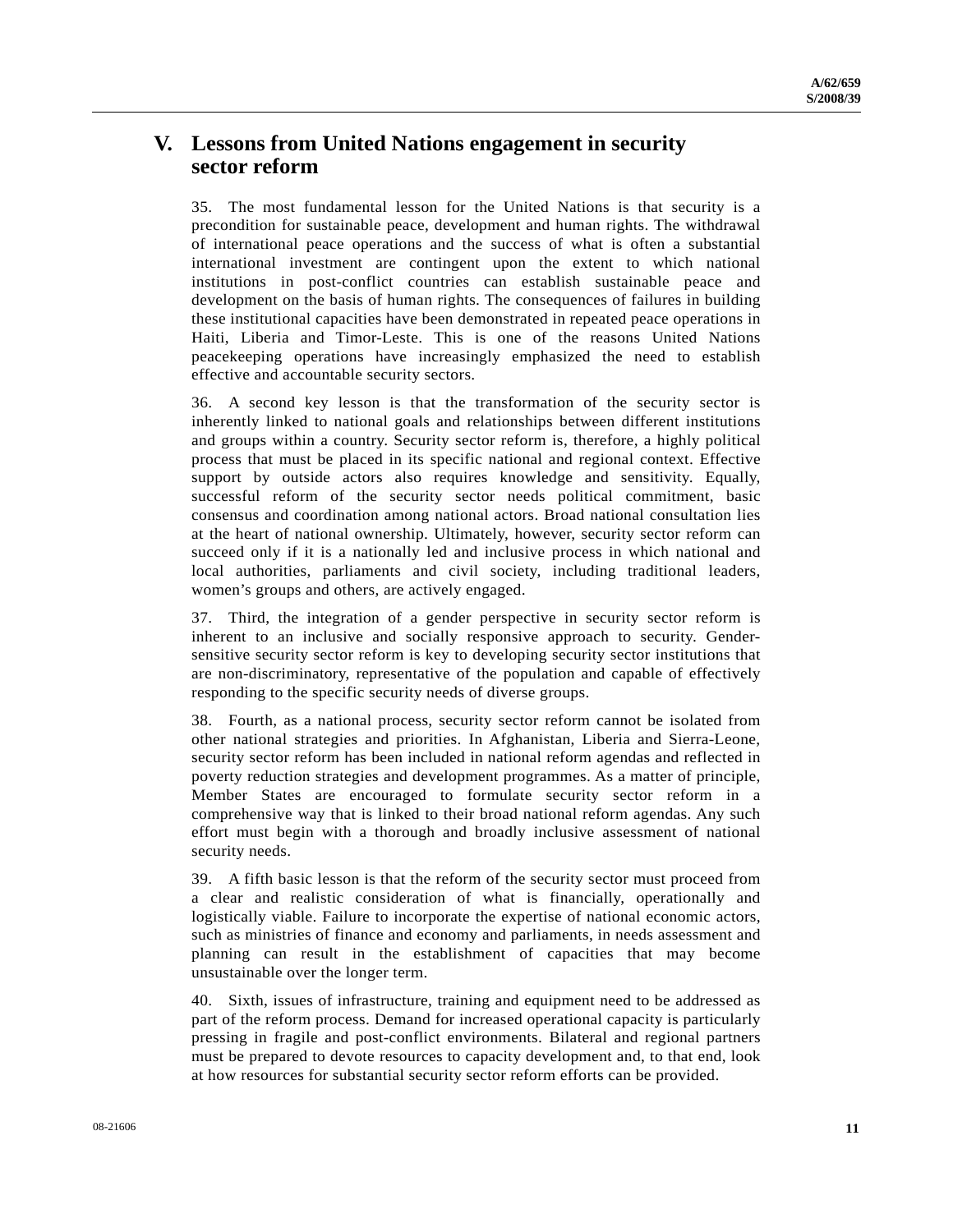41. Seventh, effective governance and civilian oversight of the security sector are essential. Experience has shown that such issues as normative and consultative frameworks, institutional management and oversight mechanisms are often neglected in a security sector reform process, which can undermine the objectives intended to be achieved by such reform and result in a net decrease in security. Lack of attention to the rule of law, governance and oversight can also limit the practical effectiveness and durability of external support for security sector reform. The participation of non-State actors such as civil society organizations and the media is critical.

42. Despite the experience of the past two decades, the United Nations has remained an ad hoc partner for national and international stakeholders in some areas of security sector reform. The lack of a coherent security sector reform framework means that the Organization has a limited foundation on which to build a coherent and consistent approach. As a result, no system-wide policy framework, and only limited institutional structures or capacities, have been established to guide engagement on the ground. In many cases, including in peacekeeping contexts, security sector reform activities have been put in motion without adequate strategic assessment or analysis by the United Nations. The absence of a common framework and common policies has an impact on the coherence and quality of United Nations assistance to national partners and on the extent to which the Organization coordinates its efforts internally as well as with national and international partners. Too often the result is under-resourced and piecemeal activities.

43. The scope, range of actors and time frame involved in security sector reform make a common approach vital. A coherent and capable United Nations approach could assist in the development of an international consensus on security sector reform principles and practice, facilitate the provision of resources and assistance to States undertaking security sector reform and increase the effectiveness and efficiency of existing United Nations efforts in the field, thereby facilitating the timely withdrawal of United Nations peacekeeping missions and the creation of conditions for sustainable longer-term development. A coherent approach and capacity would also ensure that United Nations personnel in the field receive the professional and timely guidance and support they need and seek.

44. Although progress has been made in enhancing the capacity of the United Nations to deliver support in a number of areas related to security sector reform at present, many field missions receive only limited guidance in implementing reformrelated tasks or projects. Few units or coordination mechanisms focusing on security sector reform exist at Headquarters or the field. United Nations peace operations often have little option but to devise their own structures and guidance to implement mandated tasks. A small number of United Nations agencies have established technical support facilities to assist in the implementation of reform-related activities; those capacities need to be strengthened to manage growing demand.

# **VI. Basic principles for a United Nations approach to security sector reform**

45. The starting point for a coherent and consistent United Nations approach to security sector reform is the articulation of core guiding principles based on lessons learned, international law and standards and existing United Nations policies on the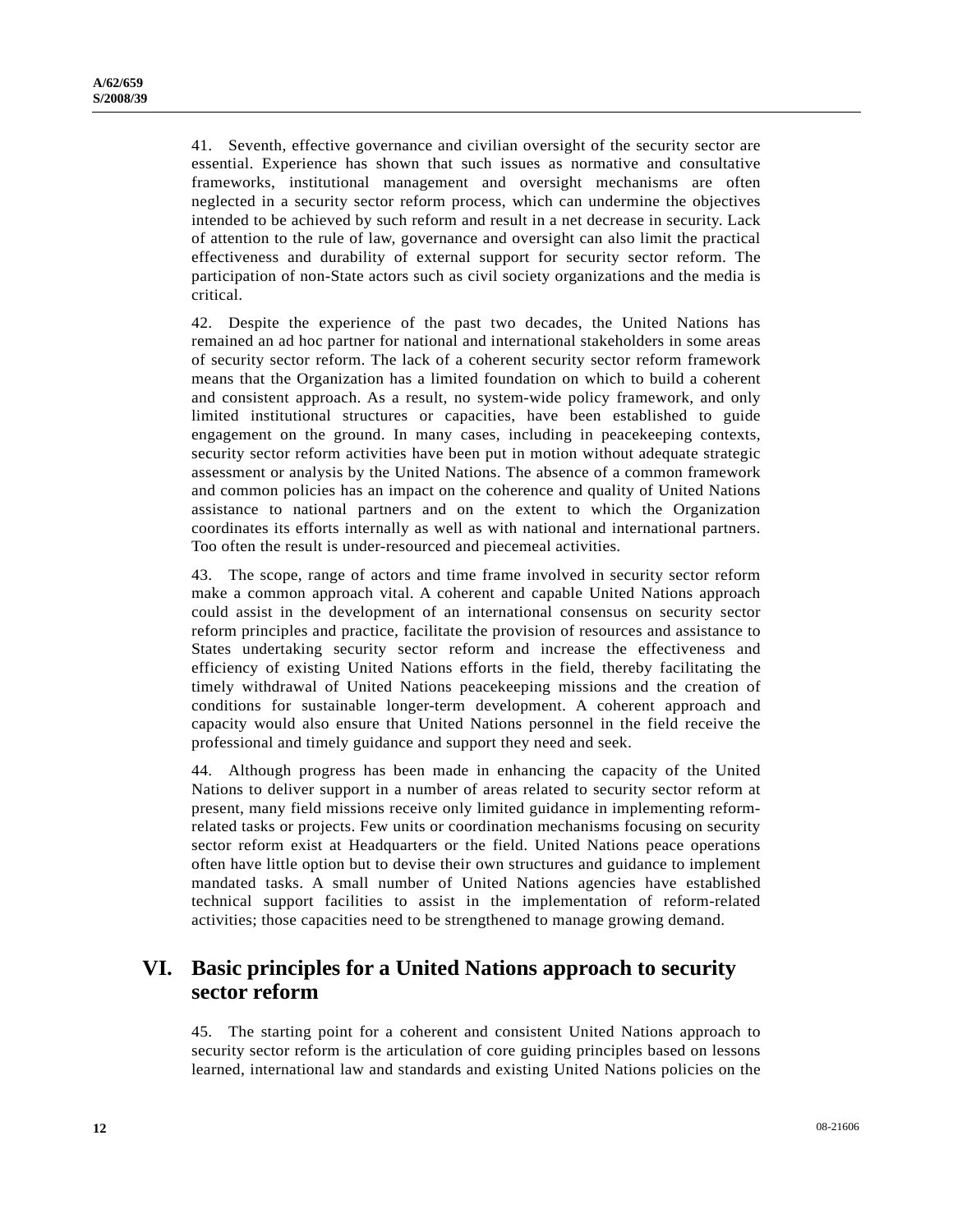broad rule of law. Those principles should establish the purpose and objectives of the Organization with regard to security sector reform and direct its engagement in specific contexts. Basic principles include the following:

 (a) The goal of the United Nations in security sector reform is to support States and societies in developing effective, inclusive and accountable security institutions so as to contribute to international peace and security, sustainable development and the enjoyment of human rights by all;

 (b) Security sector reform should be undertaken on the basis of a national decision, a Security Council mandate and/or a General Assembly resolution, the Charter of the United Nations and human rights laws and standards;

 (c) In order to be successful and sustainable, support in the area of security sector reform must be anchored on national ownership and the commitment of involved States and societies;

 (d) A United Nations approach to security sector reform must be flexible and tailored to the country, region and/or specific environment in which reform is taking place, as well as to the different needs of all stakeholders;

 (e) A United Nations approach to security sector reform must be gendersensitive throughout its planning, design, implementation, monitoring and evaluation phases. It must also include the reform of recruitment processes and improvement in the delivery of security services to address and prevent sexual and gender-based violence;

 (f) A security sector reform framework is essential in the planning and implementation of post-conflict activities. Ideally, security sector reform should begin at the outset of a peace process and should be incorporated into early recovery and development strategies;

 (g) A clearly defined strategy, including the identification of priorities, indicative timelines and partnerships, is required for the implementation of a security sector reform process;

 (h) The effectiveness of international support for security sector reform will be shaped by the integrity of motive, the level of accountability and the amount of resources provided;

Coordination of national and international partners' efforts is essential. Lead national entities and a designated international counterpart should be identified wherever possible;

 (j) Monitoring and regular evaluation against established principles and specific benchmarks are essential to track and maintain progress in security sector reform.

### **VII. Potential role of the United Nations in security sector reform**

46. The United Nations will rarely be an exclusive actor in a security sector reform process: its primary role should be to support national authorities engaged in such processes in collaboration with key international partners. The United Nations is present in many contexts in which security sector reform takes place, although the type and duration of its activities varies. For this reason, it is critical for the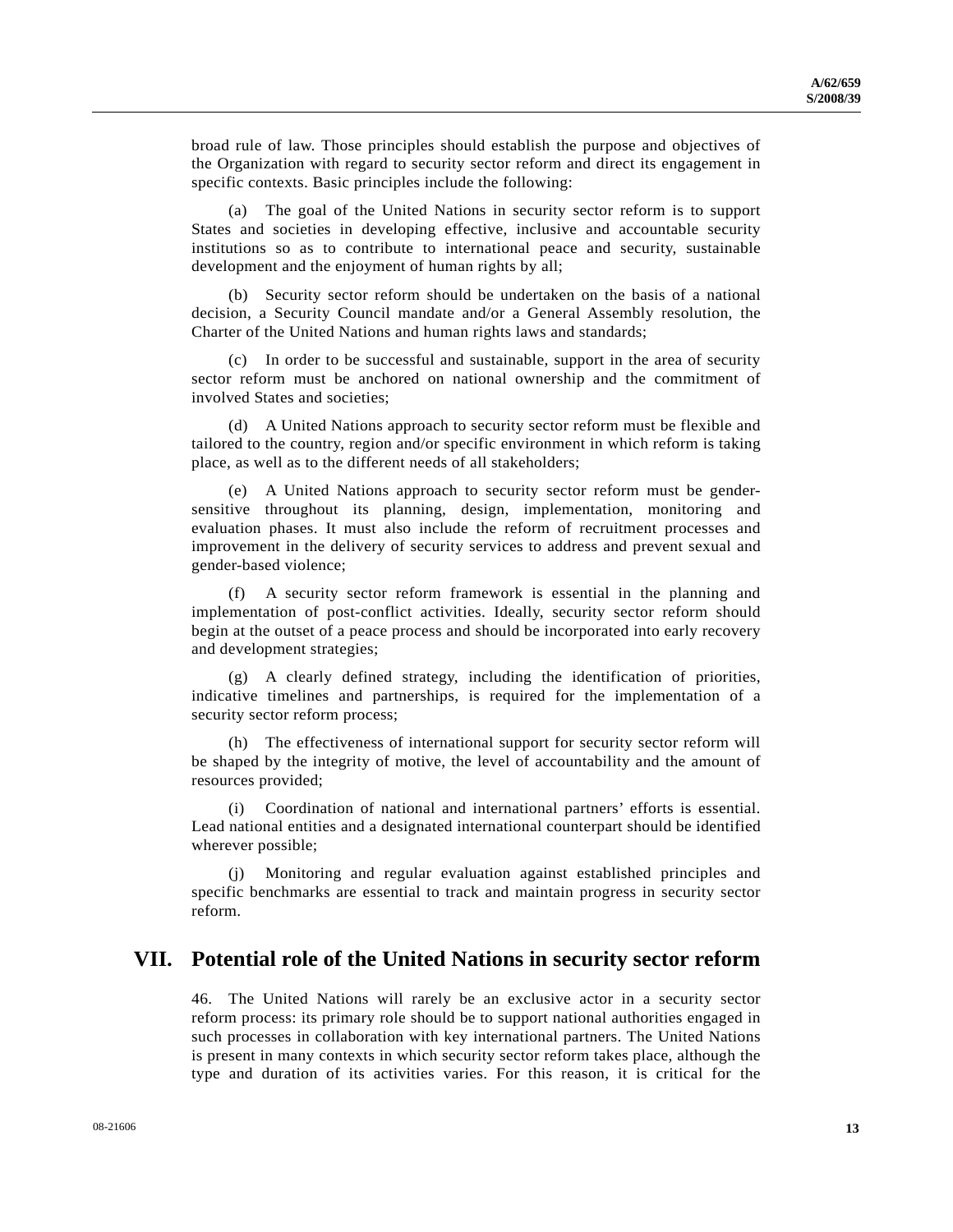Organization to clarify the specific ways in which it could contribute to security sector reform at the global as well as the country level.

#### **A. Normative role**

47. The legitimacy and global character of the United Nations give it particular responsibility to continue to facilitate the elaboration of international principles and standards for support to security sector reform. Such standards can assist Member States, the Security Council and the General Assembly in establishing coherent and credible mandates for United Nations peace operations in the area of security sector reform. Those in turn can provide the basis for a transparent and accountable partnership between the United Nations system, national authorities and bilateral and multilateral partners.

48. The Organization could also play an important role in elaborating policies and guidelines for the implementation of security sector reform plans and programmes and ensure that peacekeeping operations and United Nations country teams engaged in reform receive practical guidance and assistance in the establishment of benchmarks and other evaluation processes.

49. In addition, the United Nations could actively contribute to the collective knowledge on security sector reform by providing a forum for international dialogue and by assisting in the further development of best practices.

#### **B. Potential operational roles**

50. It is expected that the United Nations will continue to contribute to security sector reform as requested and/or mandated. The challenge for the Organization is to retain its capacity for flexibility while increasing its ability to provide consistent and effective assistance. There are some areas of security sector reform in which the United Nations would not normally be involved, such as the provision of military armaments and other equipment and the reform of intelligence services. In many other areas, however, the Organization is already engaged and has the potential to improve its support for national processes. These areas include:

 (a) Establishment of an enabling environment: supporting the creation of an enabling environment for security sector reform through the provision of security, the disarmament and demobilization of former combatants and their integration into national forces, the monitoring of human rights, the provision of assistance to transitional or elected authorities and the promotion of good governance and reconciliation processes, as well as many other activities;

 (b) Needs assessment and strategic planning: supporting the establishment of national security sector reform processes, including broad participation in early needs evaluation and assistance in the development of national security strategies and implementation plans;

 (c) Facilitation of national dialogue: supporting dialogue among national and local authorities, security sector actors, civil society and other non-State actors with the goal of facilitating transparent and inclusive reform;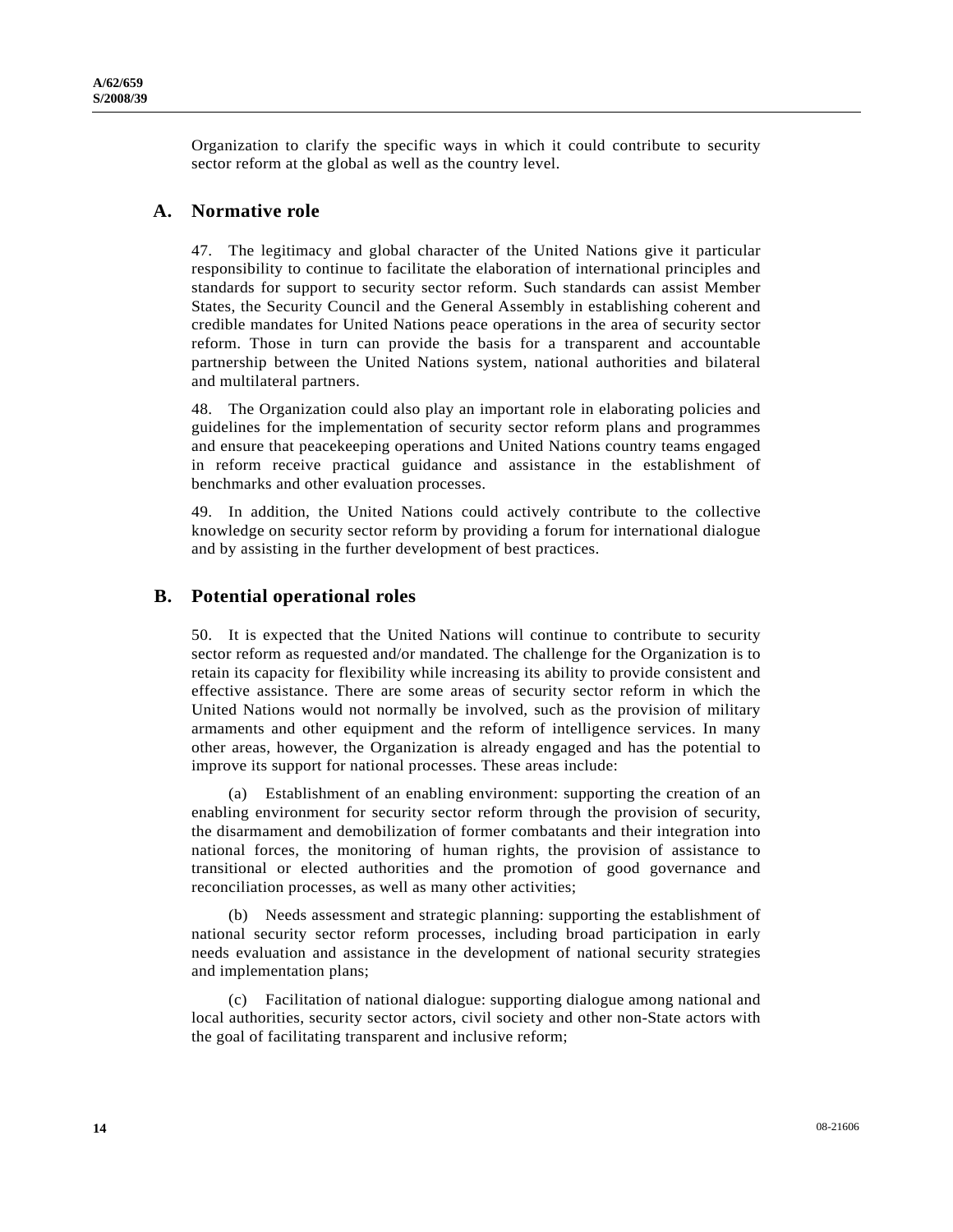(d) Provision of technical advice and support to components of the security sector: this includes defence, law enforcement institutions, relevant elements of the judicial sector corrections, institutions responsible for border management, customs, civil emergencies and crime prevention, among others. Also included are actors who play a role in managing and overseeing the design and implementation of security. Other potential activities include building capacity for civilian management of security and relevant justice institutions; identifying training, equipment and major resource needs; assisting in vetting, recruiting and training personnel; and supporting specific aspects of security, including the prevention of sexual and other forms of gender-based violence and organized crime;

 (e) Coordination and resource mobilization: support for national and regional authorities in the facilitation, mobilization and coordination of assistance and resources for security sector reform;

 (f) Capacity-building for oversight mechanisms: support for the development of executive and legislative oversight mechanisms as well as media and civil society capacity to engage in national security sector reform efforts and support effective oversight;

 (g) Monitoring, evaluation and review: support for national and international partners in monitoring, evaluating and reviewing the progress of reform.

### **VIII. Developing a coherent United Nations approach to security sector reform**

51. The development of a United Nations approach to security sector reform should be seen as part of its broader commitment to enhance delivery through greater coordination and rationalization of the system's capacities. Efforts to improve system-wide coherence have focused on the identification of common principles and priorities; the designation of lead entities for specific sectors and activities; the elaboration of mechanisms for coordination at the Headquarters and field levels; and the establishment of links with existing United Nations structures and frameworks. This approach should guide the enhanced engagement of the United Nations in security sector reform.

52. The United Nations approach to security sector reform should build on efforts to develop system-wide coherence and coordination that are already under way. The report of the Secretary-General on the rule of law (A/61/636-S/2006/980 and Corr.1) in 2006 established implementation mechanisms in that area. For example, the Rule of Law Coordination and Resource Group, chaired by the Deputy Secretary-General, was created and supported by the General Assembly (resolution 62/70) to act as Headquarters focal point for coordinating system-wide attention on the rule of law so as to ensure quality, policy coherence and coordination. The development of targeted capacities in security sector reform would further reinforce and contribute to this broad goal.

53. The Organization's approach to security sector reform could also build on the United Nations-wide disarmament, demobilization and reintegration standards. This approach could inform the design and implementation of disarmament, demobilization and reintegration strategies and facilitate the establishment of effective and accountable security institutions. The inter-agency working group on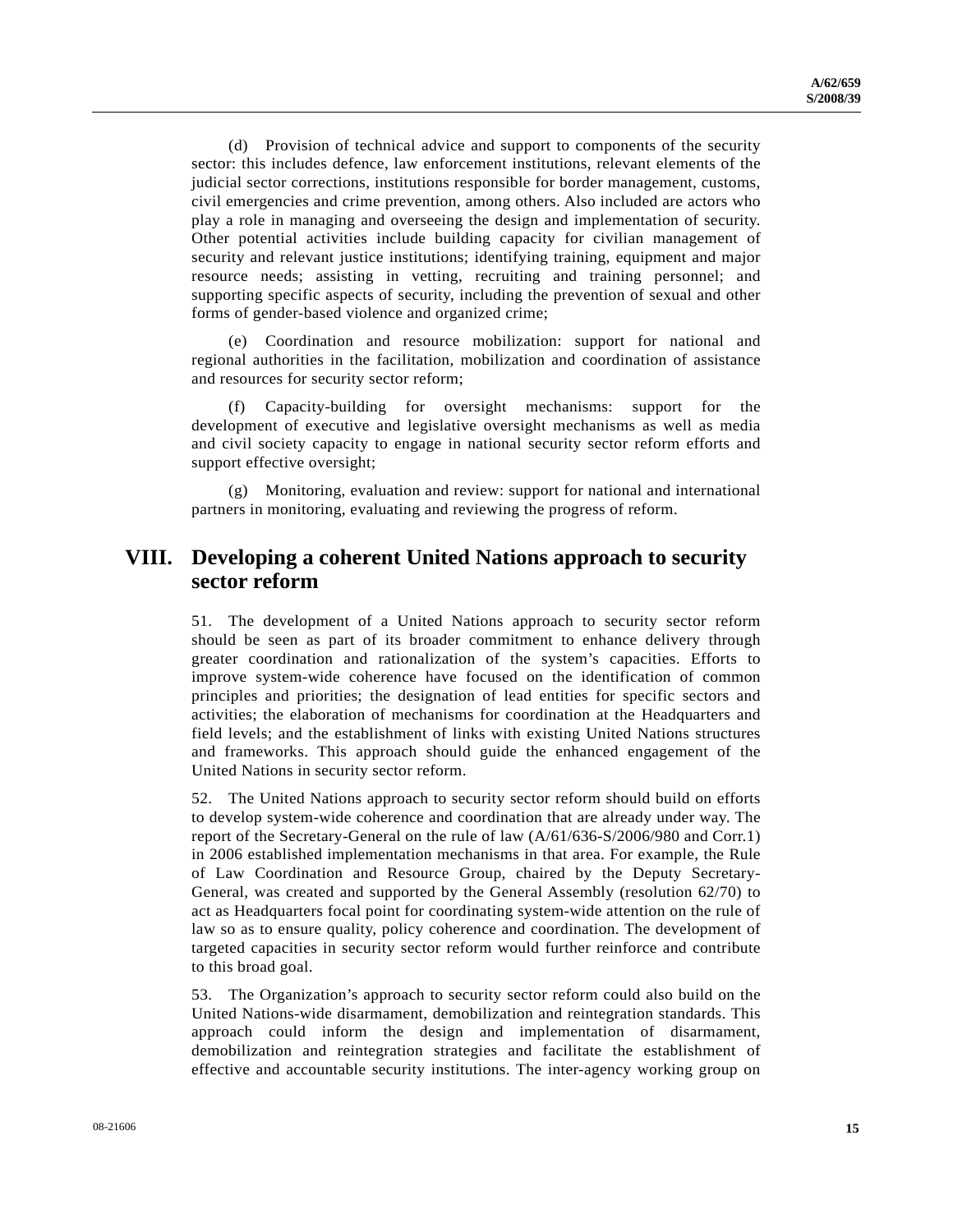disarmament, demobilization and reintegration has already begun to elaborate the linkage between activities in that area and security sector reform, which could provide a useful basis for coordination in the field.

54. The guidelines and coordination mechanisms established in the areas of rule of law and disarmament, demobilization and reintegration can contribute to the development of focused policies and guidance where gaps in current knowledge and support in the area of security sector reform are greatest. These include the elaboration of a strategic framework for security sector reform processes and security sector governance; security needs assessments; guidelines for developing national security strategies, implementation plans and impact evaluations; and guidelines for United Nations engagement in support of defence sector reform.

55. The most immediate priority is the development of security sector reform policies and guidance, which will be based on existing United Nations policies, best practices and the knowledge and experience of Member States. This is particularly urgent given that the Organization is facing a significant increase in requests and mandates to provide operational support for security sector reform, often in challenging and politically sensitive contexts. There is also a need to build a credible and solid foundation for the United Nations approach to security sector reform by consolidating lessons learned.

56. Another priority is the development of strategic advisory and specialist capacities in security sector reform and planning for the mobilization of appropriate resources, particularly in gap areas. The capacity of United Nations Headquarters to plan and direct security sector reform activities in the field requires strengthening. At the field level, coordination in the planning and implementation of security sector reform activities, either in integrated United Nations peace operations or as an element of a United Nations common country assessment and development assistance framework, remains limited.

57. In countries where United Nations integrated missions have a security sector reform mandate, compact units, ideally placed within the office of the Special Representatives or their deputies, according to the needs in the field, will work with political, human rights, military, police and rule of law components to ensure that activities undertaken by a mission, as well as projects implemented by agencies, form part of an overall strategic and coherent approach. In other contexts, the United Nations country team can ensure integration with other rule of law initiatives as well as link security sector reform processes to broader protection and human rights initiatives and economic and social development programmes.

58. It will also be necessary to further assess the Organization's gaps and resource requirements in security sector reform. The development of an adequate human resources capacity represents a particular challenge given the relative global shortage of expertise in security sector reform. Standardized job descriptions, the development of rosters of experts and training standards and programmes are also prerequisites for recruiting and retaining the appropriate expertise.

59. Given the distinct functions and responsibilities of various security institutions, the delivery of United Nations operational support should be specific to each component of the security sector. The designation of lead entities within the United Nations system for the coordination and implementation of support to specific components, based on mandate, capacities and comparative advantage, will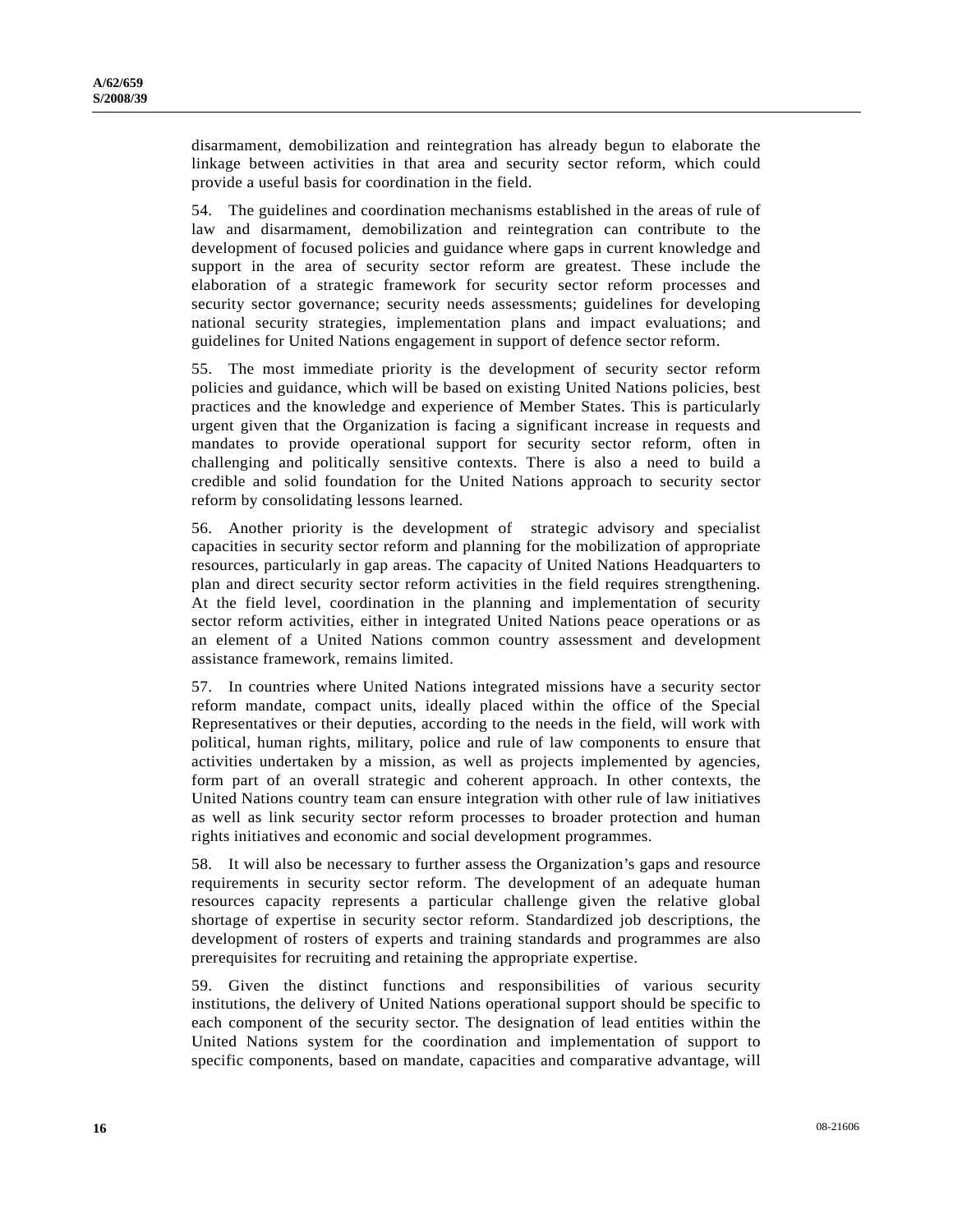contribute to the coherence and effectiveness of United Nations efforts in the areas of security sector reform and help to avoid duplication and inefficiency.

60. Following broad system-wide consultations, the need to create a United Nations inter-agency security sector reform support unit was identified and its terms of reference outlined. The proposed unit would help to bring together the diverse existing and anticipated capabilities of United Nations actors and build on accumulated experiences. It would assist the Organization in linking the different and interrelated components of security in order to deliver coherent and coordinated support to national security sector reform processes. It could also provide a strategic policy development and backstopping capacity for the United Nations system on security sector reform. The inter-agency support unit would be hosted by the Department of Peacekeeping Operations. Broad policy, guidance and the unit's work programme would be set through inter-agency consultation. The Rule of Law Coordination and Resource Group would be briefed periodically on the work of the security sector reform support unit to ensure close coordination and consistency with broad system-wide policy.

61. This proposed technical and specialist support unit, composed of experts in their respective areas, could provide strategic guidance to security sector reform processes, generate best practices and guidelines, cooperate with relevant United Nations mechanisms, including the Rule of Law Coordination and Resource Group, and serve as a focal point for partners. It could also assist in the development of rosters of experts and training modules and provide expert advice as required to Headquarters and field entities, inter alia, in the early assessment, planning and implementation of security sector reform processes as well as the development and enhancement of partnerships, as outlined in section IX below. As the support unit develops, relationships with existing mechanisms will need to be further clarified and its functioning reviewed and assessed.

62. Adequate financial resources will also be necessary for the development of United Nations capacity in security sector reform. Without sufficient and relatively predictable resources, the Organization will not be in a position to effectively support national efforts. At present, United Nations agencies, funds and programmes face resource constraints. Similarly, current budgetary provisions do not include support for most mandated activities in this vital field. As the United Nations develops policy and practice in security sector reform, it will be important to examine how mechanisms such as joint programming, pooled funds and trust funds might best be used to enable the United Nations to carry out its tasks in this area.

# **IX. Working with partners**

63. The establishment of effective partnerships will be vital in providing effective support and expertise and adequate resources to national security sector reform processes. Member States, working in bilateral or multilateral partnerships with national actors, will remain central providers of support. The informal group of security sector reform friends, established at the initiative of Slovakia, could provide a useful forum for strategic dialogue between Member States and United Nations bodies, including the proposed inter-agency security sector reform support unit.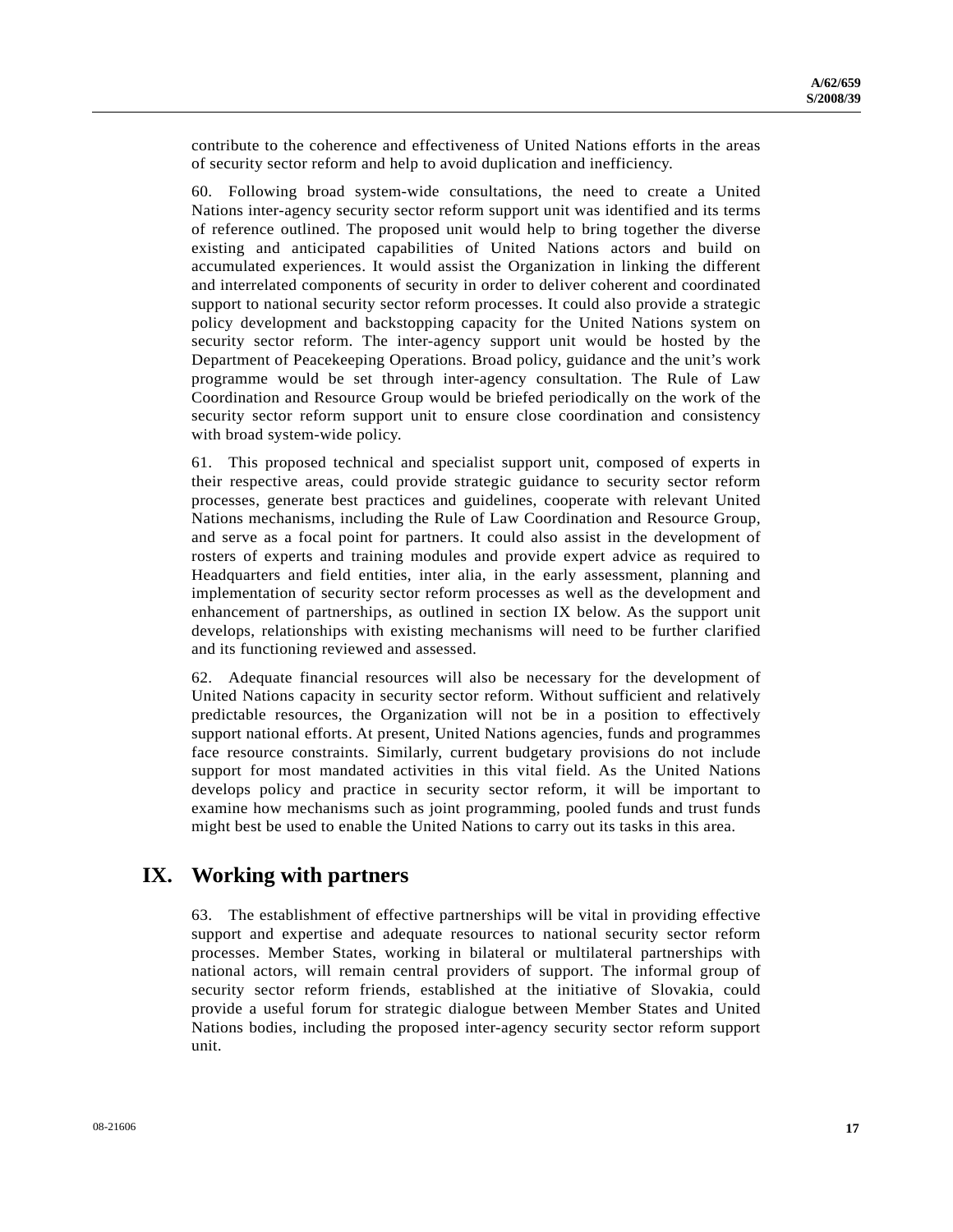64. Regional and subregional organizations play critical roles in the elaboration of security sector reform policies and guidelines, as well as in the planning and implementation of related activities. Those already engaging in security sector reform, in particular the African Union, European Union and ECOWAS, are expected to serve as important partners and contributors to a United Nations approach to security sector reform. Partnership with African organizations, in particular, reflects the commitment of the United Nations to support the development of African peace, security and development capacities as well as the achievement of the Millennium Development Goals.

65. An enhanced approach to security sector reform also requires cooperation with international financial institutions, including the World Bank and regional development banks, which are assuming more active roles in supporting the effective public administration of security institutions and the financial sustainability of security sector reform processes. Equally, research, non-governmental organizations and civil society actors can provide valuable specialist knowledge, advice and support.

66. The successful functioning of a broad network of partners rests upon the extent to which the international community can forge consensus on an enhanced approach to security sector reform, while also adapting in a responsive and flexible manner to the needs and priorities of each particular context. Cooperation with international partners could involve exchanging information and collaborating on lessons learned, generating best practices, developing security sector reform policies and guidelines, cooperating on standards, rosters and training for personnel and examining financial resource requirements. In specific contexts, cooperation could also include the elaboration of modalities for coordination and, where appropriate, joint assessments and evaluations, resource mobilization, joint operational activities and monitoring and review of security sector reform assistance.

### **X. Concluding observations and recommendations**

67. The complex and substantial challenges posed to international peace and security repeatedly confirm that the security and well-being of peoples and States are fundamentally intertwined. The pursuit of peace, development and human rights is a collective responsibility and the bedrock of the United Nations.

68. The Organization's experience has demonstrated that effective cooperation must be based on a shared understanding of the goals and objectives of security sector reform, while respecting the different ways in which they are addressed by national actors. Supporting national efforts to put in place security arrangements that are responsive and accountable to people's needs should be one of the most fundamental tasks carried out by the United Nations in fulfilling its Charter obligations.

69. In this undertaking, the Organization can contribute to the development of a common understanding and approach to security sector reform. It can elaborate basic principles and standards and facilitate responsible and sustained international support for national efforts. By virtue of its mandate, legitimacy and presence, the United Nations can support national actors, particularly in post-conflict environments, to make informed security choices that are conducive to long-term development, sustainable peace and democratic governance. Through its mediation